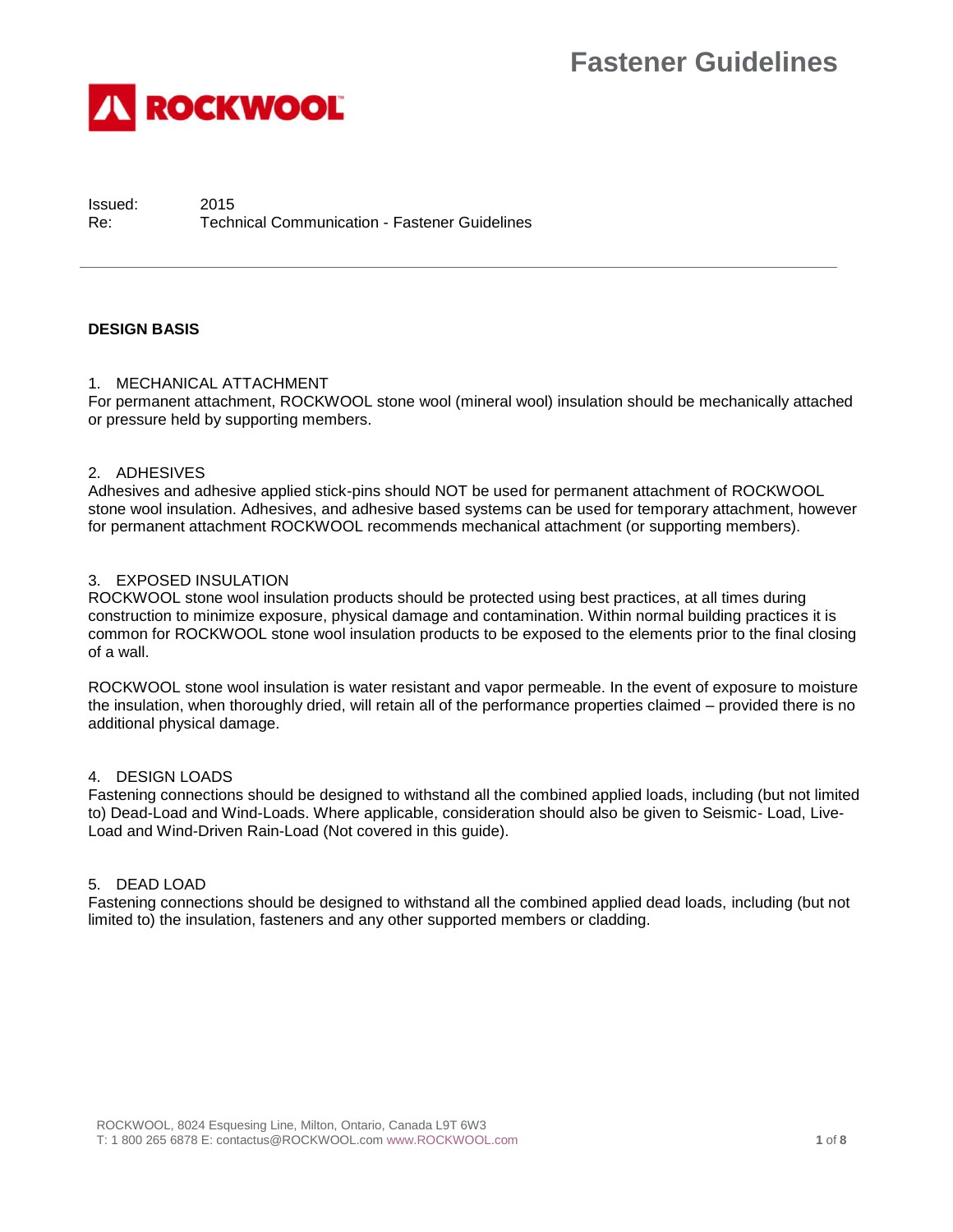

# 6. WIND LOAD (LIVE LOAD)

Fastening connections should be designed by a design professional to withstand horizontal loads imposed by wind pressures. Wind loads often govern lateral load scenarios.

# 7. FASTENER SELECTION

Fasteners should be: a) appropriate type for the substrate; b) capable of withstanding applied pull-out and shearloads; c) numerous enough and of large enough cross-section to prevent tear-through of the insulation under expected conditions; d) suitable for use outside if being used in exterior applications.

# 8. ENGINEERED DESIGN

The design of fastened connections is a task typically completed by a design professional. The primary purpose of this fastener guide is to provide suggestions for attachment design of ROCKWOOL stone wool insulation attachment to various structures and buildings and shall not supersede that of a design professional.

# 9. LIMITATION

ROCKWOOL stone wool insulation boards are suitable for mechanical attachment using a number of fasteners and fastening systems. Mechanically attached fastening systems are subject to various loads including dead load, wind load and seismic load; all of which vary based on location and time.

WARNING: Failure to include safety factors or adequately design for applied loads can result in failure of mechanical attachment. The determination of the specific design requirements and safety factors regarding a fastener system is the sole responsibility of the installer and/or end user. ROCKWOOL assumes no responsibility whatsoever for any failure of insulation attachment or related fastening systems.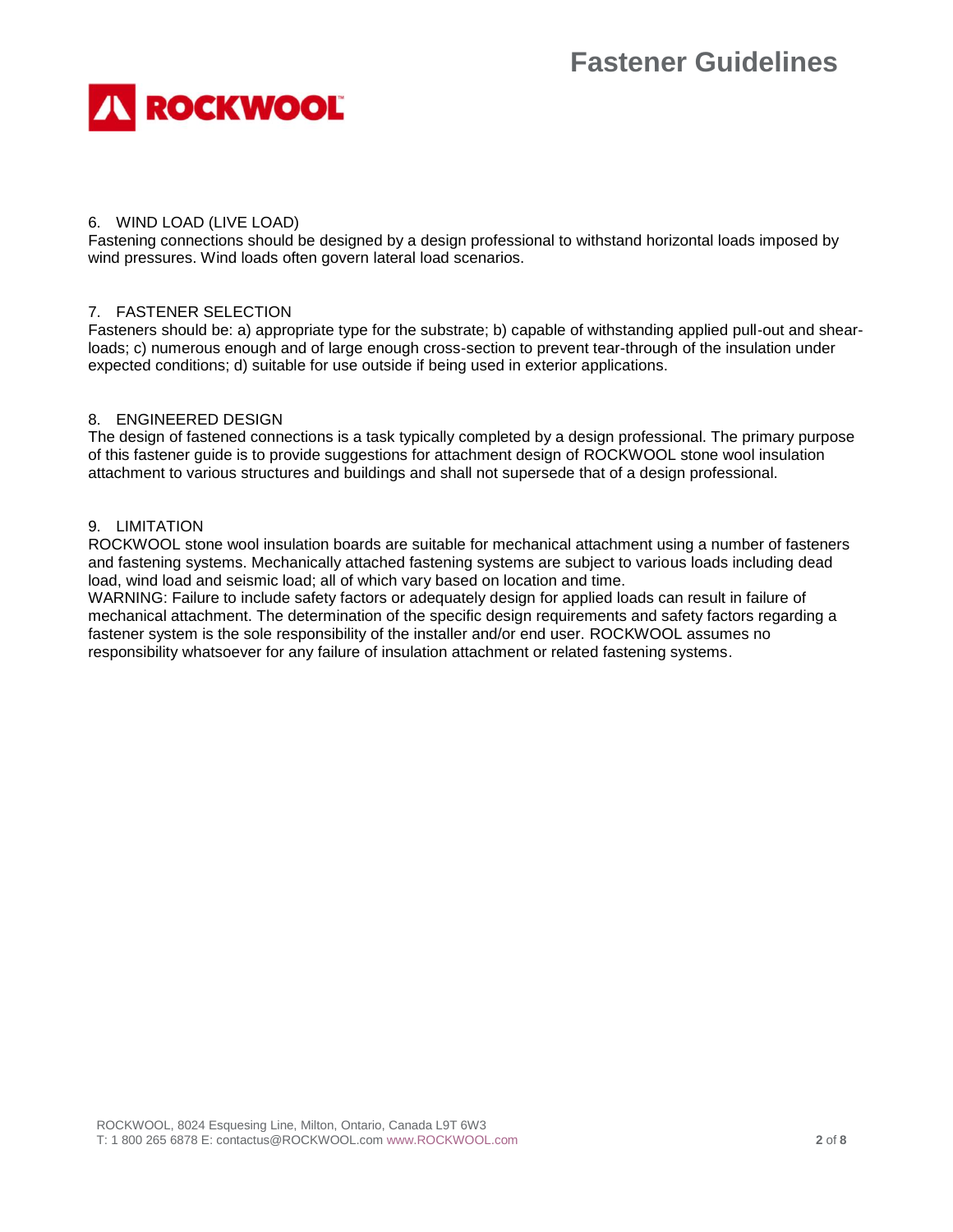

# **PLAIN INSULATION**

- 1. APPLICATIONS
	- Exposed Exterior Insulation
	- Basements (Inside / Outside)
	- Acoustic Panels
	- Concrete Masonry Unit (CMU)

#### 2. TYPE OF FASTENERS

- Screw & Washer
- Insulation Fastener
- Plastic Cap Nails
- Impaling Pins

# 3. NUMBER OF FASTENERS

ROCKWOOL suggests a minimum of 5 mechanically attached insulation fasteners per board. Designers can change number of fasteners to meet specific conditions and design requirements (including wind-driven rain-loads).

#### 4. EMBEDDED DEPTH OF FASTENER

Embedded depth required to resist fastener pull-out will vary with both substrate material and the fastener type. ROCKWOOL recommends a minimum 1.5" embedded depth, designers may vary this amount.

# 5. PROPRIETARY FASTENERS

Some proprietary Insulation Fasteners can provide adequate support with fewer than 5 fasteners per board and less than 1" embedded depth. The recommendations of the individual fastener manufacturers should be followed to obtain the desired performance.

#### 6. WASHER SIZE

Recommended washer size is 50mm which should be used when installing ROCKWOOL onto impaling pins or with a screw.



For 16" on center off set boards by 8" off studs.









ROCKWOOL, 8024 Esquesing Line, Milton, Ontario, Canada L9T 6W3 T: 1 800 265 6878 E: contactus@ROCKWOOL.co[m www.ROCKWOOL.com](http://www.rockwool.com/) **3** of **8**







12 Inch on Center Scenario 1:

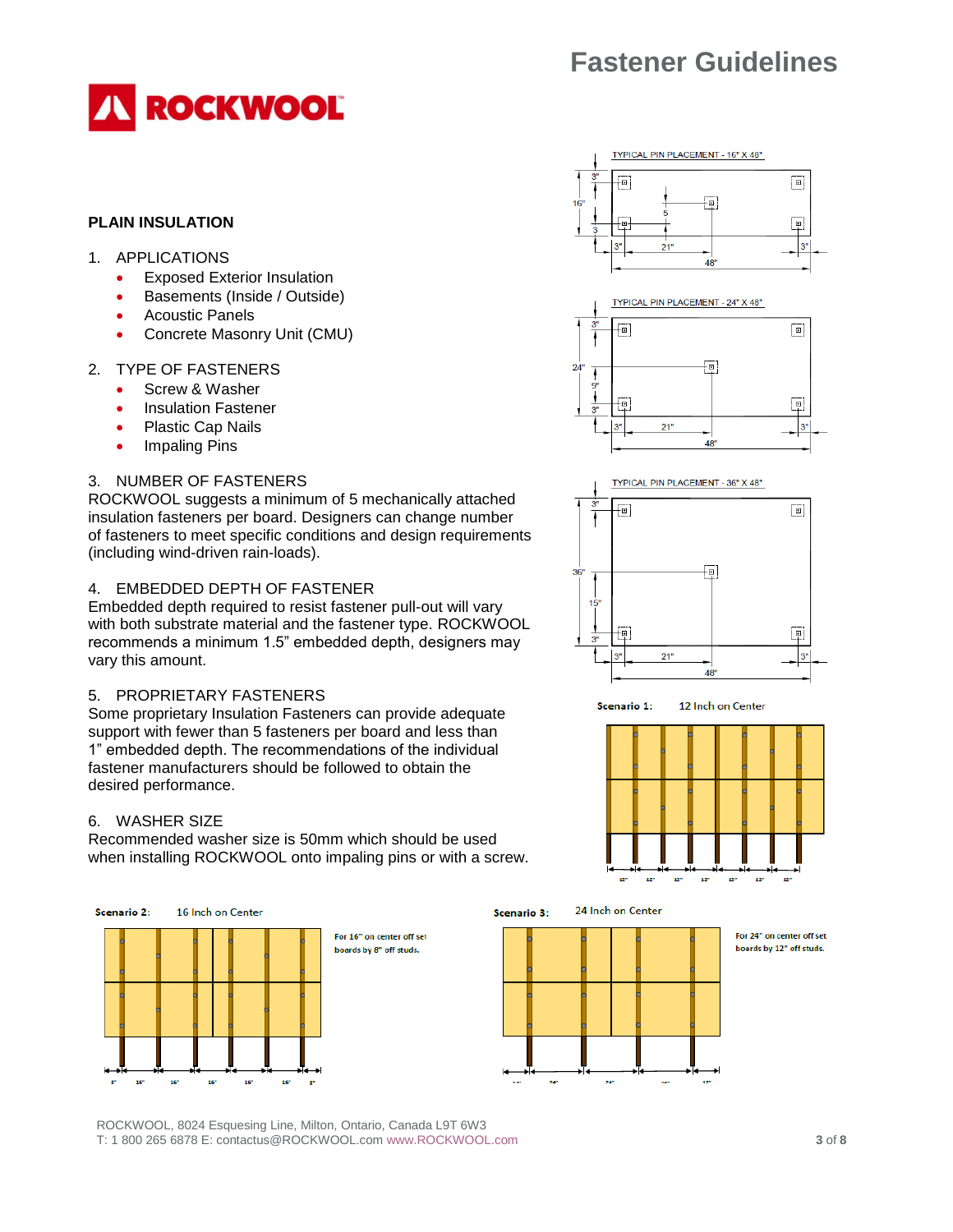

# **STRAPPING**

## 1. GENERAL

Strapping, fastened in to the building structure, will act like giant clamps to hold insulation in place. ROCKWOOL rigid stone wool insulation boards will be permanently mechanically supported by the strapping attachment if the attachment is designed to withstand live loads and total applied dead loads.

During installation, minimal fasteners can be used to temporarily hold the product in place until the strapping is applied provided undesirable conditions are not expected in that time frame.

## 2. DESIGN

- ROCKWOOL recommends installing strapping vertically to provide a drained cavity; drained metal hatchannels can be installed horizontally.
- Strapping attachment should be designed to withstand wind loads and total applied dead loads (Insulation + Fasteners + Strapping + Cladding).
- Current research suggests limiting installed cladding load to 10 lb/fastener (relative to fasteners attaching furring to the structure) over COMFORTBOARD™ 80 up to 4 inches thick.
- ROCKWOOL COMFORTBOARD™ 80 is used for wood framed construction.
- ROCKWOOL COMFORTBOARD™ 110 is used for Steel Framed Construction.

#### 3. FASTENERS

- Fasteners should be: a) appropriate type for the substrate: b) capable of withstanding applied pull-out and shear-loads.
- Required length, number, spacing and embedded depth of fasteners will depend on the type of fastener, the applied loads, the substrate and the thickness of the insulation, strapping and any sheathing.
- Anti-unwinding fasteners (or alternative precautions) should be used for metal frame construction.
- Embedded fastener depth will vary based on framing medium. As a general rule: 1.5" deep in wood studs and concrete, extend at least 3 full threads past the inside face of steel studs.
- Designers can vary the type, number and embedded depth of fasteners to meet specific requirements.

## 4. STRAPPING TYPE

Metal or treated wood strapping can be used. ROCKWOOL recommends using1x4, 2x3 or 2x4 dimensional lumber (laid on the flat), or metal hat-channels.

#### 5. INSTALLATION TIPS

- Use Experienced Installers or a lazer-level with inexperienced installers.
- Use 1x4, 2x3 or 2x4 lumber instead of thinner strapping.
- Use double-thread screws for wood strapping.
- Recommended for maximum insulation thickness  $\leq 4$ " for insulation thicknesses greater than 3" additional support may be required. Consult a design professional in these cases.

#### 6. REFERENCES

- *NTA Engineering Evaluation Report TRU110910-21*
- *Building America Case Study: Cladding Attachment Over Mineral Fiber Insulation Board*

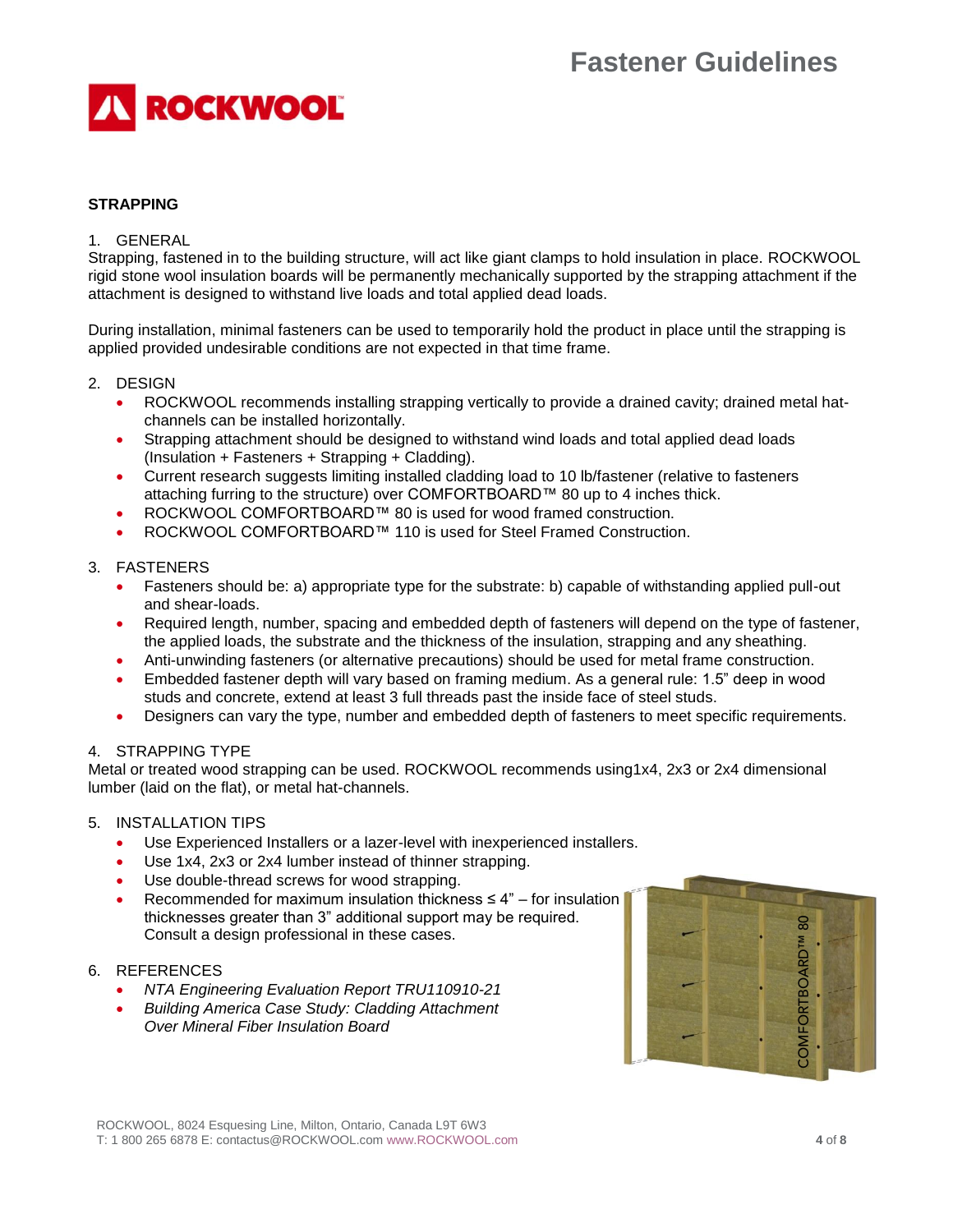

# **MASONRY TIES**

# 1. GENERAL

Wedges / clips installed over masonry ties can be used to attach ROCKWOOL semi-rigid stone wool insulation boards. Non-proprietary or proprietary masonry ties can be used as the ROCKWOOL semi-rigid stone wool insulation will conform around the ties and the inner wythe.

## 2. DESIGN

- Spacing and design of the masonry tie pattern should follow accepted practice and be adequate to support wind and dead loads.
- Where permissible by codes and design, the spacing of ties should be made to be 16" or 24" in at least one orientation (vertical or horizontal) to allow easy installation of ROCKWOOL insulation boards with little or no cutting of the insulation.
- CAVITYROCK® recommended for masonry tie applications.

#### 3. INSULATION ATTACHMENT

Wedges or clips over masonry ties can be used to hold the insulation in place at board edges. Additional fasteners can be used in the middle of boards if needed.

The average number of masonry tie wedges and/or fasteners holding a single piece of insulation should be a minimum of 5. Design professionals can increase the number of fasteners or wedges to meet specific conditions and design requirements.

## 4. FASTENERS

ROCKWOOL recommends wedges or clips designed for the particular type of masonry tie being used. If additional fasteners are required in the middle of boards these can be:

- Plastic cap nails
- Screws & washers
- Insulation Fasteners
- Impaling Pins

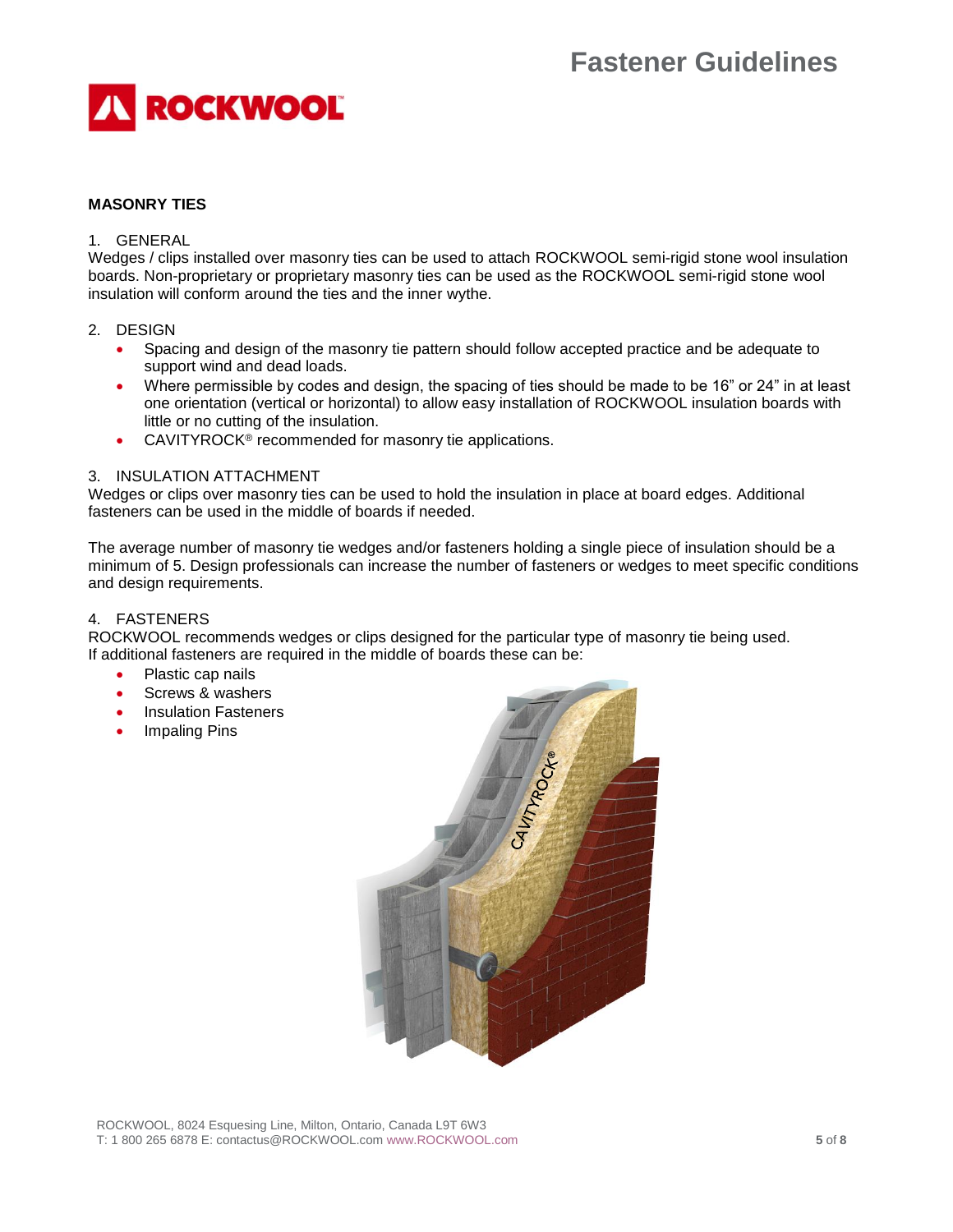

# **CLIPS & GIRTS**

## 1. GENERAL

Proprietary clips / brackets or non-proprietary stand-offs designed to support vertically or horizontally installed zgirts or L-channels can be used. Insulation is not required to provide any structural support with this type of system.

- 2. DESIGN
	- Z-girts and fastening system should be designed to support wind loads and total applied dead loads of cladding independently of the insulation.
	- Adjust the number of pins or screws in insulation retention system appropriately based on level of support provided by clip and girt system.

## 3. THERMALLY BROKEN CLIP & GIRT SYSTEMS

Whether using a T-Clip, TAC clip, Cascadia clip, etc. to achieve a thermally broken system always follow the manufacturers installation instructions.

## 4. FASTENERS

- Fasteners should be appropriate type for the substrate.
- Use the manufacturers recommended fasteners when using proprietary clips & brackets.
- Anti-unwinding fasteners (or alternative precautions) should be used for metal frame construction and metal-to-metal fastening of clips & girts.

Common Insulation Retention Systems

- Impaling Pins
- Screws & Washers
- Plastic Cap Nails
- Insulation Fasteners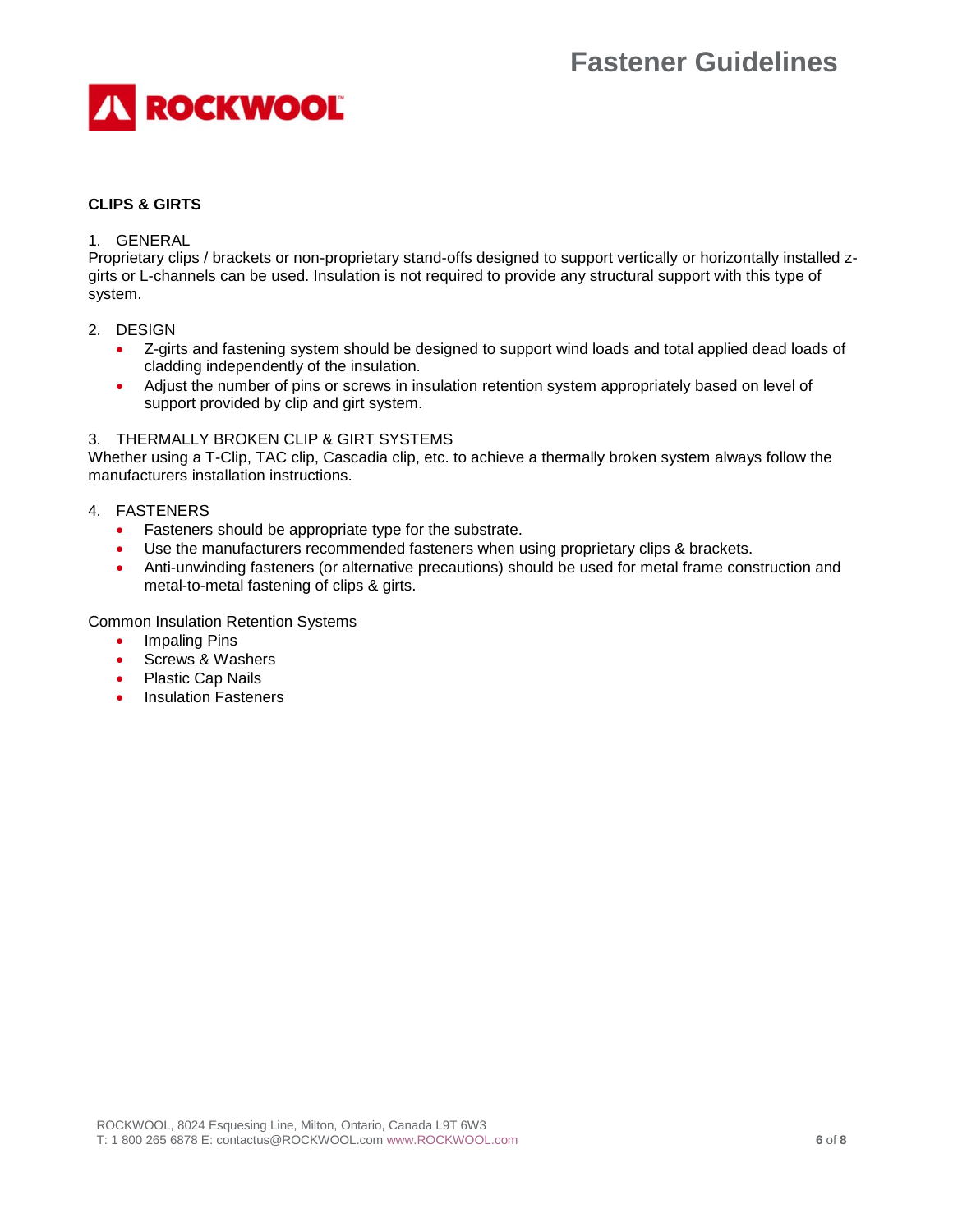

# **FASTENER – EXAMPLES**



# **Plastic Cap Nails**

Recommended for temporarily holding insulation and fastening insulation to wood and wood based substrates.



# **Fastener & Washer**

Recommended for use will all types of ROCKWOOL stone wool insulation boards Fastener should be appropriate type for the substrate.



#### **Clip & Z-Girt** e.g. CASCADIA CLIPS

Recommended for thick exterior insulation (over 3"). Follow manufacturers

recommendations for use.



# **Metal Fasteners**

Recommended for use with metal frame construction. Antiunwinding fasteners (or other precautions) should be used with metal frame construction.



#### **Insulation Fasteners** e.g. RAMSET INSULFAST

Recommended for fastening insulation to concrete, masonry block and through gypsum sheathing (steel stud).



# **Regular**

Wood Screws Concrete Screws Concrete Nails

Must be right type for the substrate and suitable for outside use if not being used inside.



# **Brick-Tie & Wedge** Wedges or clips used

with masonry ties can be used to attach **CAVITYROCK®** insulation.



#### **Dual-Thread Fasteners** e.g. Heco-Topix Recommended for use with wood strapping to

reduce risk of compression deflection.



#### **Impaling Pin**

Mechanically attached or bonded to structure. Recommended for use with all types of ROCKWOOL stone wool insulation boards. Adhesive "stick" pins should be avoided.

ROCKWOOL, 8024 Esquesing Line, Milton, Ontario, Canada L9T 6W3 T: 1 800 265 6878 E: contactus@ROCKWOOL.co[m www.ROCKWOOL.com](http://www.rockwool.com/) **7** of **8**